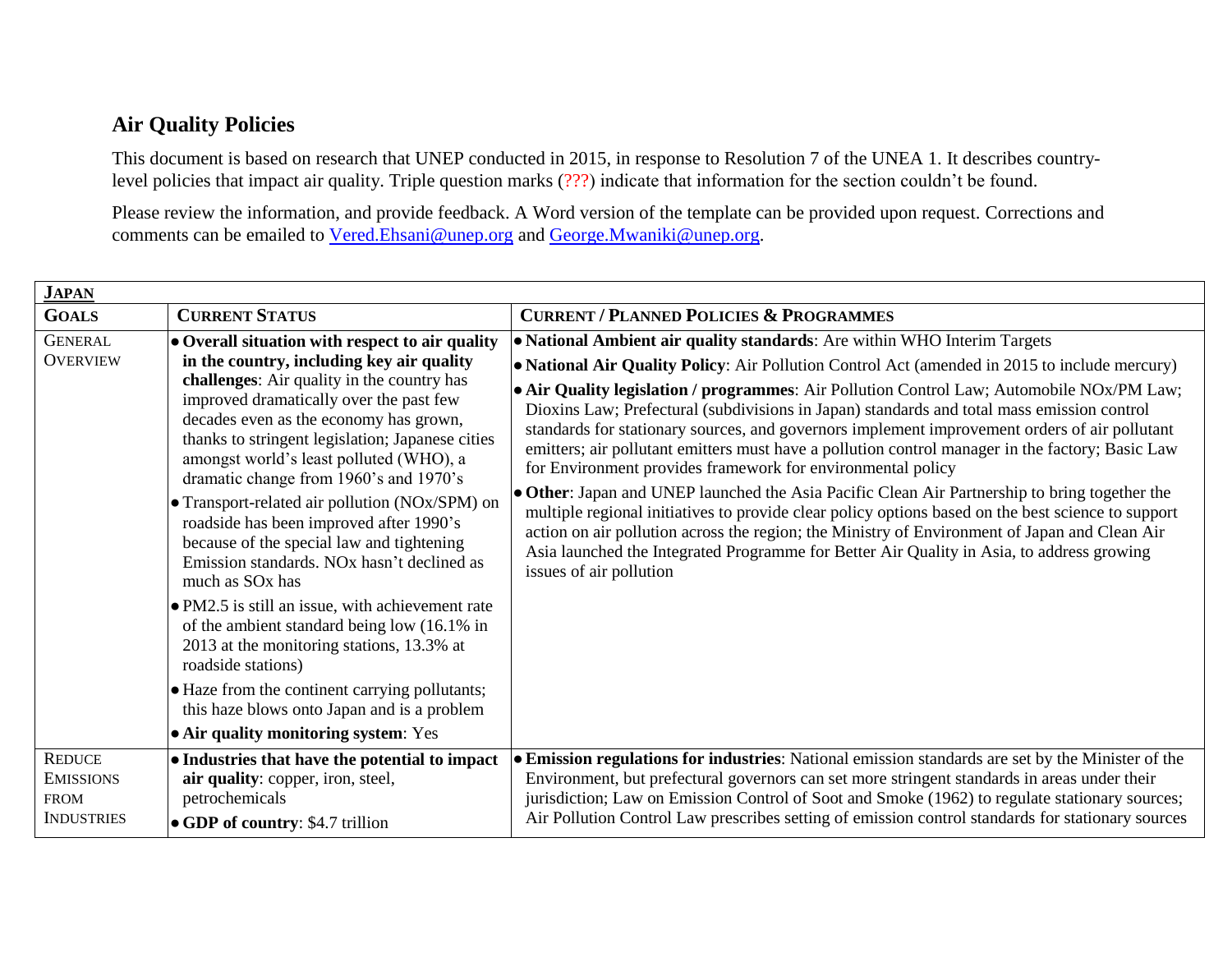| <b>JAPAN</b> |                                                                                                                                                                                                                                |                                                                                                                                                                                                                                                                                                                                                                                                                                                                                                                |  |  |
|--------------|--------------------------------------------------------------------------------------------------------------------------------------------------------------------------------------------------------------------------------|----------------------------------------------------------------------------------------------------------------------------------------------------------------------------------------------------------------------------------------------------------------------------------------------------------------------------------------------------------------------------------------------------------------------------------------------------------------------------------------------------------------|--|--|
| <b>GOALS</b> | <b>CURRENT STATUS</b>                                                                                                                                                                                                          | <b>CURRENT / PLANNED POLICIES &amp; PROGRAMMES</b>                                                                                                                                                                                                                                                                                                                                                                                                                                                             |  |  |
|              | • Industries' share of GDP: 27%                                                                                                                                                                                                | depending on height of exhaust, and total mass emission control standards                                                                                                                                                                                                                                                                                                                                                                                                                                      |  |  |
|              | • Electricity sources: fossil fuels (63%),<br>nuclear $(17\%)$ , hydro $(8\%)$<br>• Electricity industry represented the largest<br>source of soot and dust emissions (15% of<br>total) in 2011, followed closely by the steel | • Emission standards include: maximum permissible limits for each type and size of facility;<br>special standards which are stricter for areas where air pollution has or is likely to exceed the<br>limits; more stringent prefectural emission standard in areas where national emission standards<br>might be insufficient to protect human health or living conditions; standards for controlling total<br>emissions that prescribe maximum limits for specific large-scale factories                      |  |  |
|              | industry $(\sim 15\%)$ , and ceramics, clay and stone                                                                                                                                                                          | • Small installation's emissions regulated: (Partly Yes)                                                                                                                                                                                                                                                                                                                                                                                                                                                       |  |  |
|              | product manufacturers (9%)<br>• Boilers represented the major source by<br>facility type, accounting for approximately<br>44% of total emissions                                                                               | Small sized boilers that are not covered by Air Pollution Control Act. Instead they are regulated<br>by ordinance set by local governments as appropriate according to local situation. Japanese<br>government distributes the Guideline for Installing Small Incineration Facilities with Low NOx<br>Emissions from 1996.                                                                                                                                                                                     |  |  |
|              |                                                                                                                                                                                                                                | • Renewable energy investment promoted: Yes - feed-in tariff scheme, Green Investment Tax<br>Incentive, subsidies                                                                                                                                                                                                                                                                                                                                                                                              |  |  |
|              |                                                                                                                                                                                                                                | • Energy efficiency incentives: Japan is one of the most energy-efficient country (energy use/unit<br>of GDP); Since its implementation in 1998, Japan's Top Runner programme, which sets<br>mandatory standards based on the most efficient products on the market, has reduced energy<br>consumption in the residential sector and in road transport. In 2013, the Top Runner Programme<br>began to include building materials that contribute to the prevention of heat loss from houses<br>and/or building |  |  |
|              |                                                                                                                                                                                                                                | • Incentives for clean production and installation of pollution prevention technologies:                                                                                                                                                                                                                                                                                                                                                                                                                       |  |  |
|              |                                                                                                                                                                                                                                | • Actions to ensure compliance with regulations: Factories have to monitor and to report on<br>results; inspections are carried out; fines and arrests are levied against polluting parties; Ministry<br>of Environment surveys the status of enforcement and publicizes it annually                                                                                                                                                                                                                           |  |  |
|              |                                                                                                                                                                                                                                | · Other actions at national, sub-national and / or local level to reduce industry: The Act on<br>Compensation of Pollution-related Health Damage (ended in 1988) required polluting facilities to<br>provide 80% of compensation to victims; The Act on the Improvement of Pollution Prevention<br>Systems in Specified Factories obliges specific kinds of factories to have managers with<br>government licenses to be in charge of pollution control                                                        |  |  |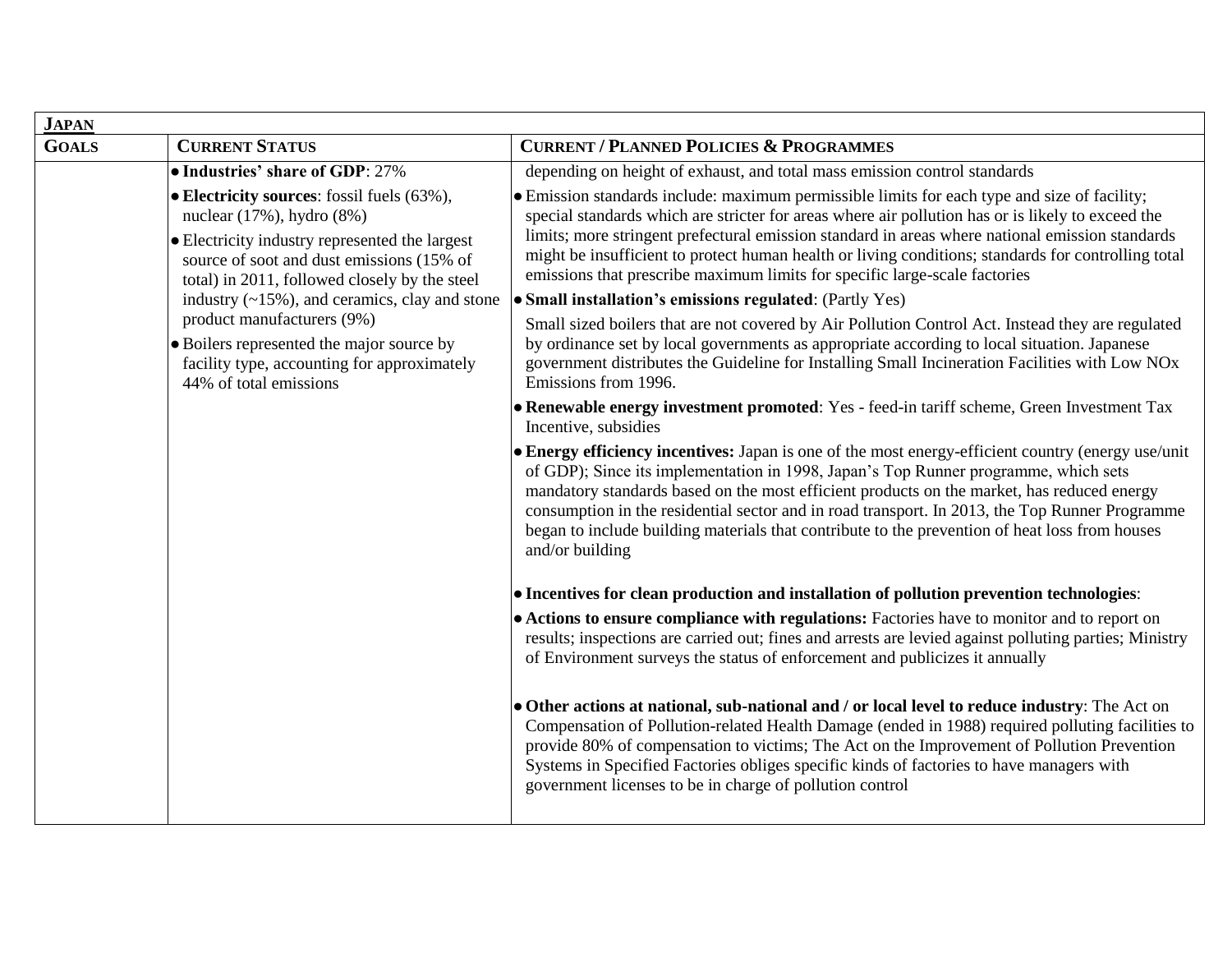| <b>JAPAN</b>                                                                                                                                                                                                                                              |                                                                                                                                                                                                                                                                                                                                                                                                                                                                                                                                                                                                                                                                                                                                         |                                                                                                                                                                                                                                                                                                                                                                                                                                                                                                                                                                                                                                                                                                                                                                                                                                                                                                                                                                                                                                                                                                                                                                                               |  |  |
|-----------------------------------------------------------------------------------------------------------------------------------------------------------------------------------------------------------------------------------------------------------|-----------------------------------------------------------------------------------------------------------------------------------------------------------------------------------------------------------------------------------------------------------------------------------------------------------------------------------------------------------------------------------------------------------------------------------------------------------------------------------------------------------------------------------------------------------------------------------------------------------------------------------------------------------------------------------------------------------------------------------------|-----------------------------------------------------------------------------------------------------------------------------------------------------------------------------------------------------------------------------------------------------------------------------------------------------------------------------------------------------------------------------------------------------------------------------------------------------------------------------------------------------------------------------------------------------------------------------------------------------------------------------------------------------------------------------------------------------------------------------------------------------------------------------------------------------------------------------------------------------------------------------------------------------------------------------------------------------------------------------------------------------------------------------------------------------------------------------------------------------------------------------------------------------------------------------------------------|--|--|
| <b>GOALS</b>                                                                                                                                                                                                                                              | <b>CURRENT STATUS</b>                                                                                                                                                                                                                                                                                                                                                                                                                                                                                                                                                                                                                                                                                                                   | <b>CURRENT / PLANNED POLICIES &amp; PROGRAMMES</b>                                                                                                                                                                                                                                                                                                                                                                                                                                                                                                                                                                                                                                                                                                                                                                                                                                                                                                                                                                                                                                                                                                                                            |  |  |
| <b>REDUCE</b><br><b>EMISSIONS</b><br><b>FROM</b><br><b>TRANSPORT</b>                                                                                                                                                                                      | • Key transport-related air quality<br>challenges: vehicle growth; main cause of<br>urban pollution<br>• Compared to 1970's, SOx, NOx and PM<br>concentrations have been decreased through<br>the Air Pollution Control Law (tightening<br>Emission standards) and Automobile<br>NO <sub>x</sub> /PM law<br>• Emission standards have been tightened over<br>time, resulting in emission limits being<br>reduced 1% to 10% of initial regulation<br>(depending on vehicle type)<br>• Due to implementation of stricter standards,<br>almost all new diesel vehicles are now<br>equipped with diesel particulate filters<br>• Since the 1990's, Japan has taken a series of<br>steps to tighten standards on Sulphur content<br>in fuels | · Vehicle emission limit: Post new long-term regulation<br>• Fuel Sulphur content: 10 ppm<br><b>.</b> Restriction on used car importation: No<br>• Actions to expand, improve and promote public transport and mass transit: Tokyo has one<br>of most extensive and most used railway networks in the world. Rail is major means of passenger<br>transport especially between major cities and within metropolitan areas. 72% of passenger-km is<br>by rail; 13% by motor vehicles<br>• Actions to promote non-motorized transport: Tokyo is doubling the amount of bike lanes and<br>promoting biking (already 16% commuters use bikes); there is a Cycling Embassy of Japan to<br>promote cycling<br>• Other transport-related actions: tax deductions and exemptions for environmentally friendly<br>vehicles, fuel efficient vehicles; leads in KPGM ranking for tax measures that promote use and<br>manufacture of green vehicles<br>• For 3 metro areas (Tokyo, Osaka/Hyogo and Aichi/Mie): Trucks, buses, diesel vehicles<br>registered in these areas that don't meet specified emission standards will be banned; Large<br>business operators must develop vehicle management plans |  |  |
| <b>REDUCE</b><br><b>EMISSIONS</b><br><b>FROM OPEN</b><br><b>BURNING OF</b><br><b>AGRICULTURAL</b><br>/ MUNICIPAL<br><b>WASTE</b><br>(OUTDOOR)<br><b>REDUCE</b><br><b>EMISSIONS</b><br><b>FROM OPEN</b><br><b>BURNING OF</b><br><b>BIOMASS</b><br>(INDOOR) | · Outdoor, open burning: Most waste is<br>burned in industrial incinerators<br>• Highly radioactive debris to be burned,<br>sometimes in municipal incinerators: there is a<br>concern that the radiation won't be filtered,<br>and will have transboundary as well as local<br>impacts<br>• Dominant fuels used for cooking and space<br>heating: few households use solid fuels<br>• Impact: no deaths from indoor air pollution;<br>(24,700 deaths/year from outdoor air<br>pollution)                                                                                                                                                                                                                                               | • Legal framework: (ex: is burning banned?) Yes<br>• Actions to prevent open burning of municipal waste and / or agricultural waste: Yes<br>• Act on Special Measures concerning Countermeasures against Dioxins (2000) was enacted to<br>reduce dioxin emissions from waste incinerators<br>• Emission regulations on soot and dust for waste incinerators were tightened in 1998<br>· Indoor air pollution regulated: Yes, although not all potential indoor pollutants covered<br>• Promotion of non-grid / grid electrification: 100% electrification                                                                                                                                                                                                                                                                                                                                                                                                                                                                                                                                                                                                                                     |  |  |